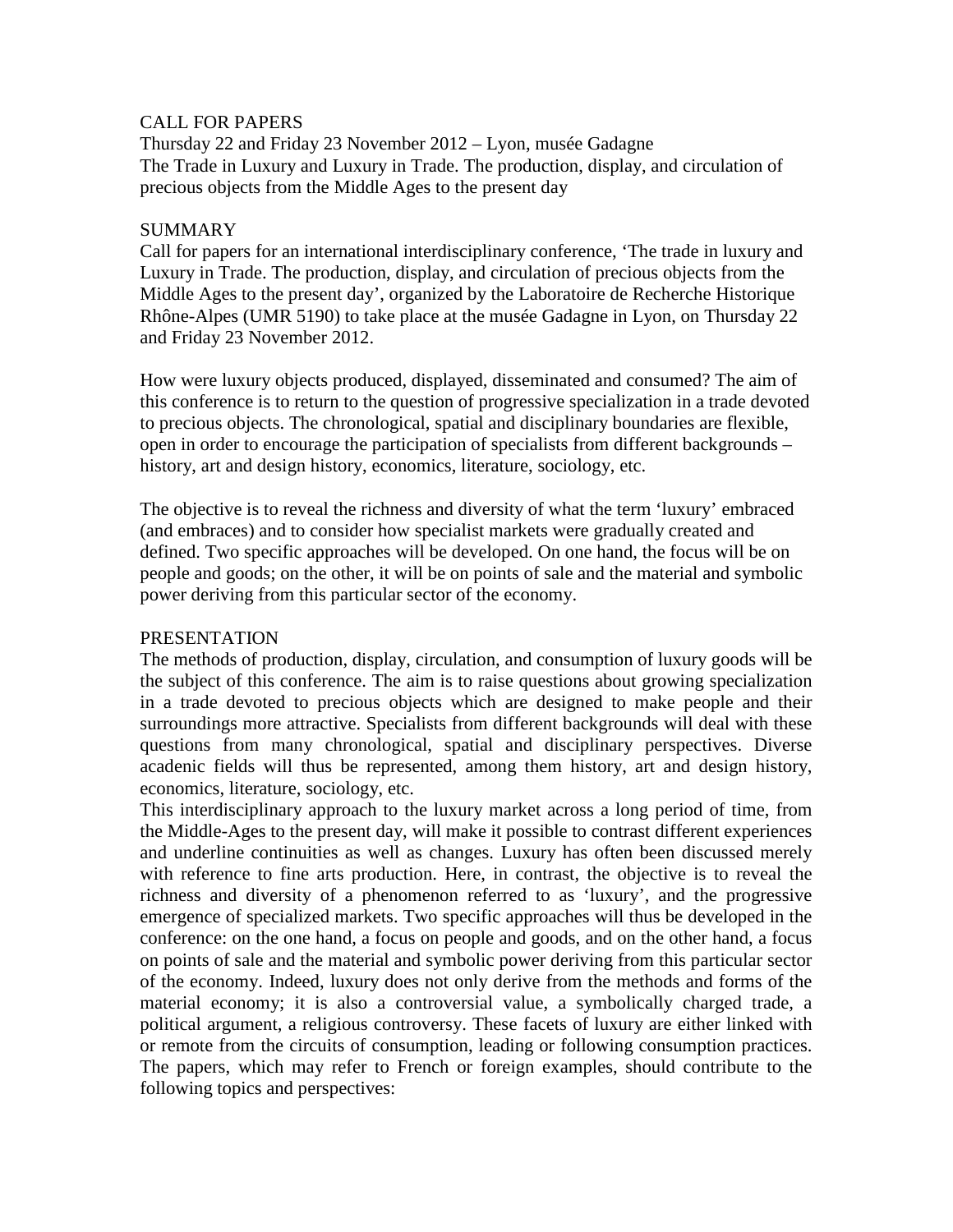I Luxury markets, merchants and goods.

-People (biographies, careers); middlemen, from producer to consumer (merchants, agents…); the professionalization of the sector, from workshop to specialized business (gallery owners, establishments selling luxury goods…).

-The organization of the luxury trade (administrative and professional methods, regulations and constraints, etc); growing specialization and the division into different trade associations (producers/merchants); from craftsmanship to luxury industry, from shops selling luxury goods to brands, from commercial houses to holding companies, to the creation of luxury groups on a global scale (LVMH, PPR, Richemont, Prada…) to industrial techniques (mass advertising, etc); the globalization of the luxury market.

-Raw materials and production; import and transformation; local know-how versus globalization; industrial techniques and processes; forms of subcontracting and delocalization; workers, technicians, industrialists, inventors of luxury and semi-luxury. -The democratization of luxury objects (copies, fakes, plating, counterfeits, secondhand,

fake luxury, semi luxury); traffickers (forgers, conmen, secondhand dealers, merchants). -Categories of luxury: the notion of luxury goods across time, relativity of and fluctuations in the definition of luxury, levels of luxury (accessible, intermediate, prohibitive); case studies (jewellery, tapestry, clothing, watch-making, fine leather craft, car industry, wine, even services such as tourism or real estate).

-The art market (painting, sculpture, engraving) and commercial art (semi-luxury); luxury and the fine arts; a picture's trajectory from the studio to the museum.

II The urban and architectural dimension of the luxury market.

-Display, staging, promotion: the luxury market and architectural innovation.

-The luxury business in urban space (streets, districts…); points of sale or storage and typical urban and social sites (shops, workshops, fairs, bridges, markets, salesrooms, galleries, biennials, society life, artists' associations, show rooms, megastores…); interactions between professional, technical, and socio-psychological constraints (maker's labels, the image of a district).

-Promotion through the media, different publicity strategies (trade cards, shop signs, the 'Golden Triangle', advertising, specialist magazines, journals sponsored by galleryowners, the internet…).

III The circulation and uses of luxury.

-Socio-professional and geographical networks of the luxury market, from places of production to places of consumption; vertical relations (merchants, producers, wholesalers, industrialists, financiers, retailers…), and horizontal relations (networks of professional collaboration, from the local to the global), etc.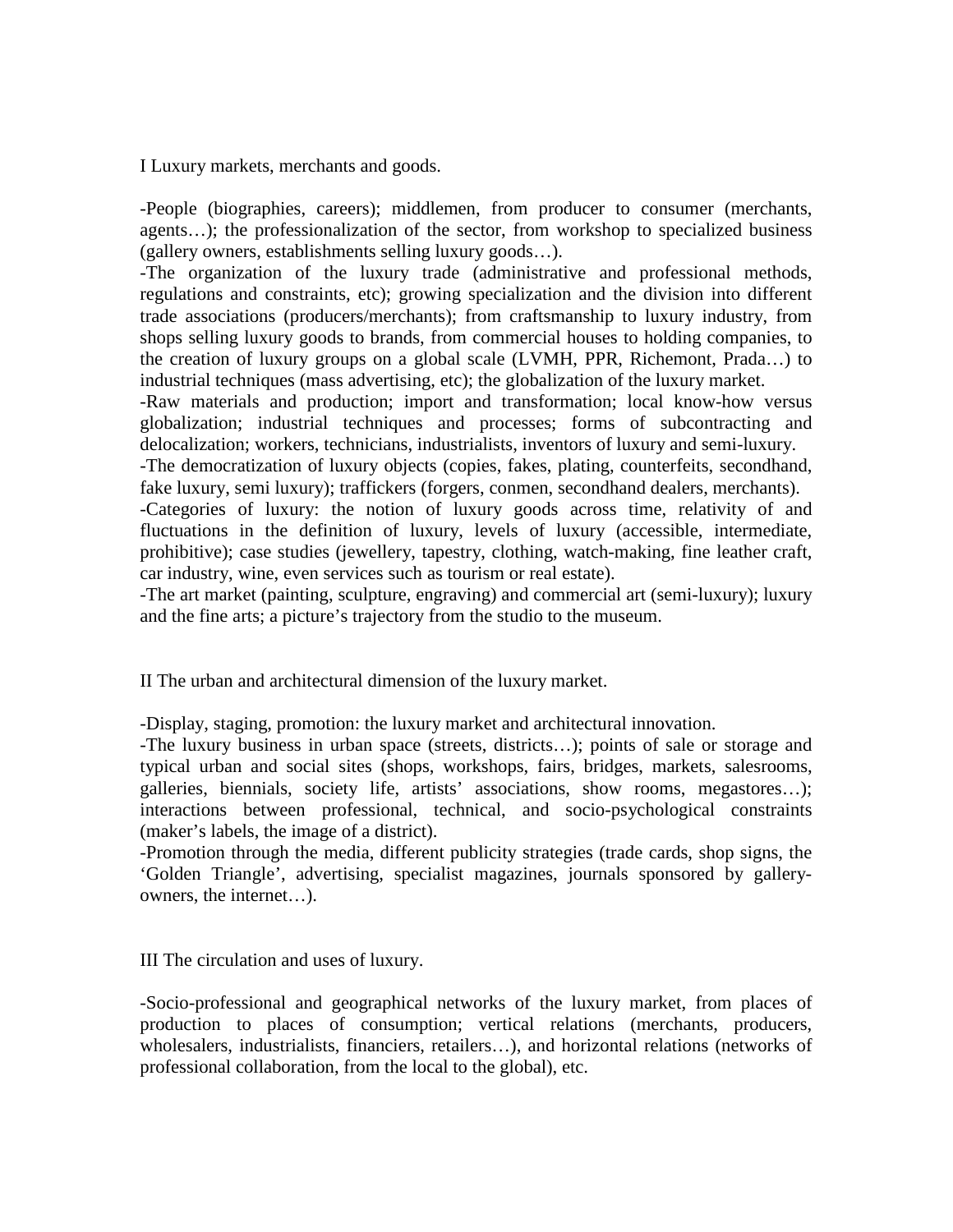-The interplay of size and territorial dynamism in the luxury market: which circuits for which goods (catchment areas)? The limits of the city, the region, the country; luxury goods, the dynamics of the local and global, etc.

-The perpetuation, democratization, depreciation, reinvention of luxury; which sources account for the growing market, variations in the notion of luxury and the circulation of goods in society ? (luxury in the countryside, popular luxury…); mechanisms for the circulation of luxury, the relationships between imitation / invention / distinction: the relations between the evolution of luxury and the evolution of society.

IV The intellectual economy of luxury

-Conceptions and socio-political uses of luxury: from the private to the public sphere, visible and intimate luxury (royal and bourgeois households), ostentation (coaches, coats of arms, clothing…).

-Multifaceted luxury in all its forms: munificence, extravagance, glory, and preciousness etc.

-The luxury of others: in travel writing, utopias.

-Luxury and its opponents: the reception and criticism of the development of luxury commerce; luxury - a cultural necessity or social plague? Is luxury good or bad? The luxury debate in the Enlightenment and its continuation into the 19th century.

## PRACTICAL INFORMATION

Proposals for papers should be sent to Alain Bonnet, Lecturer in the History of Art at the University of Nantes and to Natacha Coquery, Professor of History at the University of Lyon 2.

Closing date for proposals is 1 January 2012

Organisers: Laboratoire de Recherche Historique Rhône-Alpes

Scientific committee who will choose the papers

Marco BELFANTI, University of Brescia

Bruno BLONDÉ, University of Antwerp

Alain BONNET, University of Nantes

Stéphane CASTELLUCCIO, University of Paris IV

Adeline COLLANGE, Art Museum, Nantes

Natacha COQUERY, University of Lyon 2

Damien COULON, University of Strasbourg

Jean-Claude DAUMAS, Institut universitaire de France, University of Besançon

Pascal JULIEN, University of Toulouse

Yannick LEMARCHAND, University of Nantes